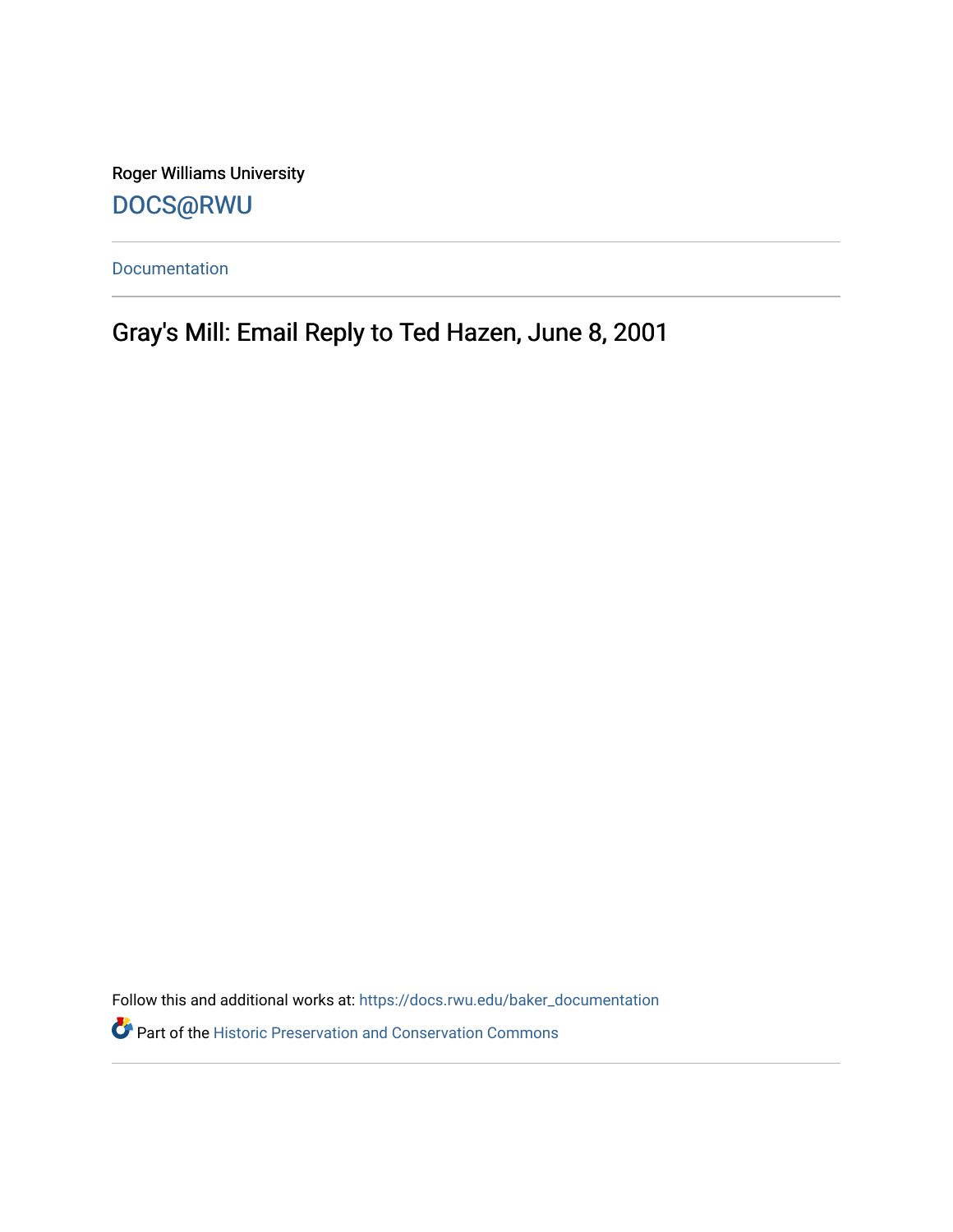Date: Fri, 8 Jun 2001 19:59:29 -0400 To: "Theodore Hazen" From: "Anne W. Baker" <awb02@sprynet.com> Subject: Re: Cc: Bcc: X-Attachments:

Wow! Email is great. What a rich and informative reply. Thank you.

To make this issue clearer I am going to start with the mill . The remains of the existing building dates to the 1880's. It is a typical small, one story village mill, 24x24. This mill and many of the small mills in this once rural area were a combination of grist and saw mill. Consistently I find 2 sets of stones – one granite for grinding Jonny cake meal and the other French burr for grinding livestock feet. In addition there is always a corn-cracker, turned by water power, to crush the corn and the cob which was then ground in the French burr stones. Having looked at and researched the remains of other mills in the immediate area they all served those basic needs. All were originally powered by wooden wheels but had been modernized, with a turbine. I should explain here that they were not turbines as I understand them, but somewhere in between called, I believe, reaction wheels which were attached to the bottom of the penstock, and received the water through a spiral iron enclosure.

Jonny Cakes by-the-way, were introduced to the first settlers by the Indians. They are made with flint corn, a while corn meal. Jonny cakes are strictly local to Rhode Island and its Massachusetts borders. There are a few people that still grow and grind the flint corn (using a meadows mill) and many that still eat them. To prevent cross pollination the corn has to be grown at least a mile from any other type of corn and then you're lucky if you get 2 ears to a stork!

In this same area, in addition to the grist and saw mills, there were shingle, bark, forge, hoe, fulling, and carding mills. Most have disappeared except for the foundations and tailraces which were always made of granite as it is in abundance. Most of the stones I have seen have been cut with a star drill which I believe was introduced in the mid 1800. If I can find out a reliable date when the star drill came in to use along with the type of previous drill used and the mark it left, it would help the dating process.

About HABS-HAER. The mill is in South Dartmouth, Massachusetts, close to the Rhode Island boarder. It has not been documented by HAER but all the existing material has been measured and drawn by an architectural historian.

Now I am going to go and look up some of the sites you suggested.

Thanks for your help. Anne